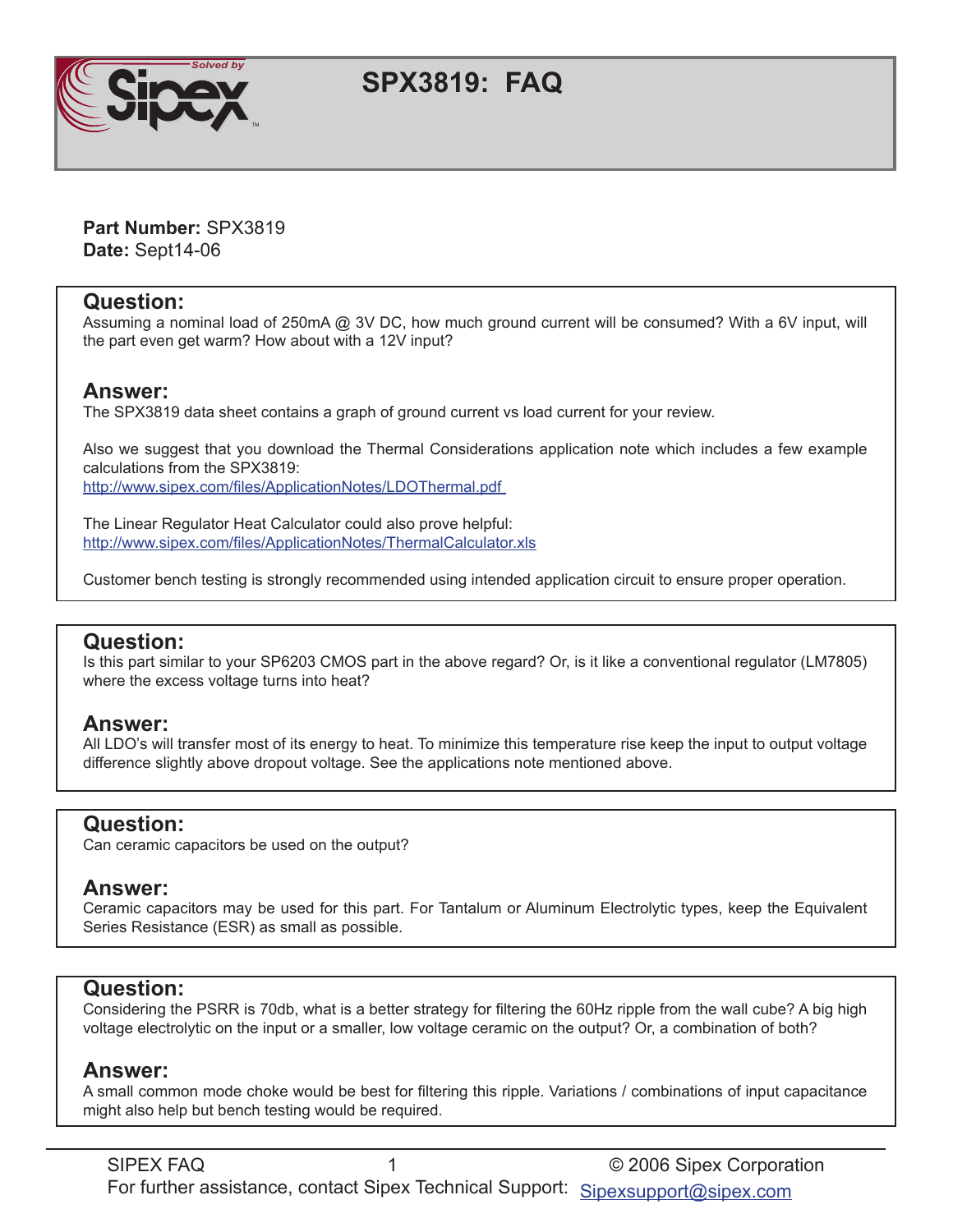# **Question:**

Is there any practical limit to how much capacitance is used on the input or output?

### **Answer:**

Input and output capacitance may be increased without limit.

#### **Question:**

It would appear, from the data sheet, increasing the Bypass capacitor above 0.01uF has little improvement in terms of noise. We use a special low ESL/ESR 0.1uF ceramic as standard for RF bypassing. Any concerns about using these on your Bypass pin as well?

#### **Answer:**

If the bypass pin is to be used a 10nF ceramic capacitor is suggested. You may also use the value / type mentioned. The only concern with the bypass feature is that startup time is increased. If startup time is a concern then the bypass pin should be kept open. Different values of bypass capacitor will result in different startup times.

# **Question:**

A portion of this application involves modulating a IR LED with a 400KHz signal having a 50% duty cycle or less. Assumming a drive level of 1 AMP per 25µS pulse, will your device even see this as an overload and go into current limiting? If so, should a large electrolytic be employed on the output?

# **Answer:**

This is a little difficult to answer not knowing how you plan on modulating the LED. If the enable input is used for modulation it is possible that the device may not react fast enough to provide an output. This is very much true if the Bypass pin is used. If the output load exceeds the current limit trip point then the output will be turned off to protect the device. However. if the output is always on and modulation is done with some external circuitry, then adding extra capacitance to the output could satisfy the current demand of the LED so as not to cause current limit activation.

# **Question:**

This part is quite attractive in terms of its Reverse Battery Protection feature. Do you have any other more current/better alternatives?

# **Answer:**

For a 500mA output current device this is the best Sipex offers for package size and performance. Check our LDO products page for all of Sipex LDO offerings.

[http://www.sipex.com/productselector.aspx?family=LowDropOu](http://www.sipex.com/productselector.aspx?family=LowDropOut)t